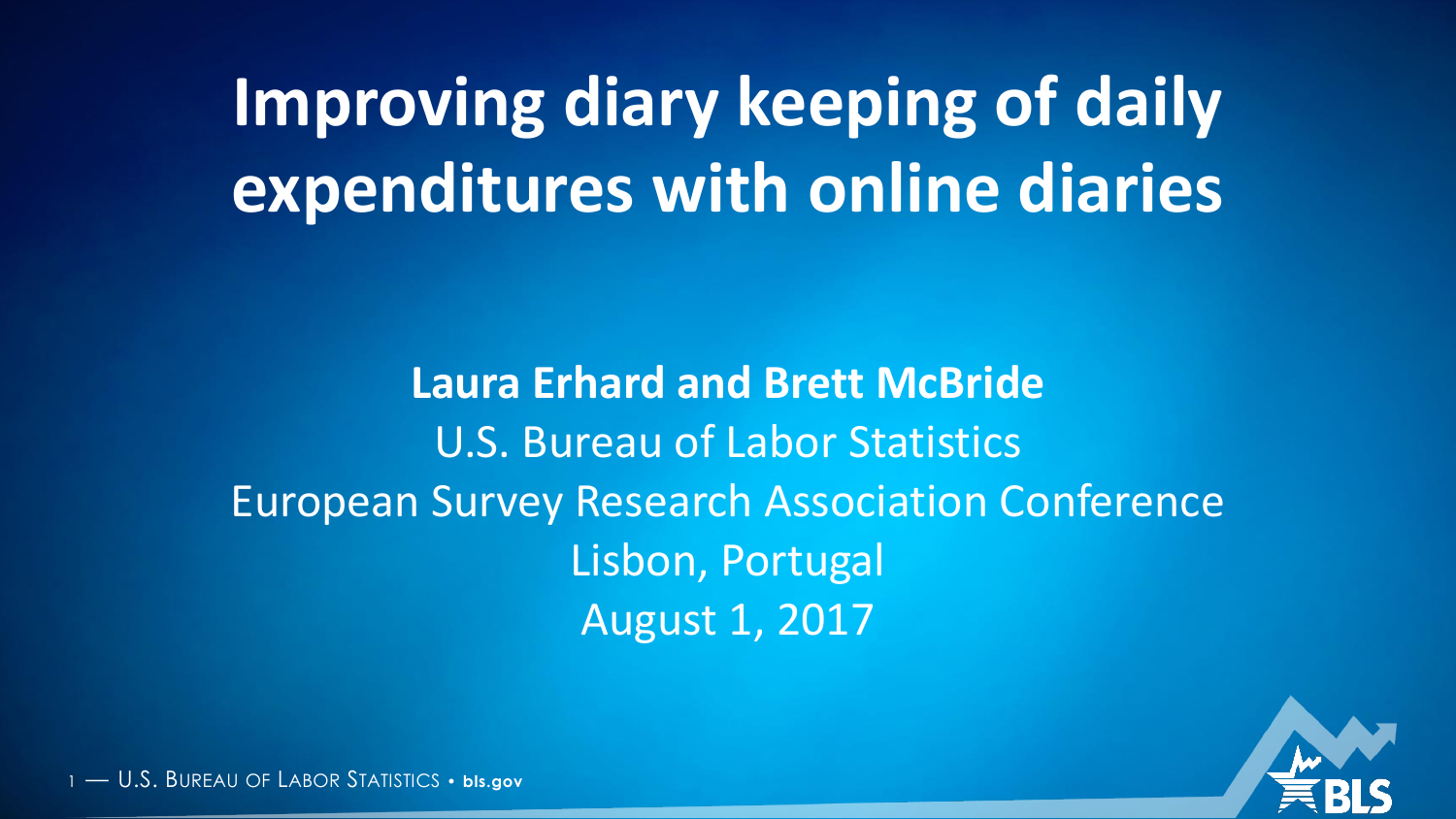# **Outline**

- Overview: Consumer Expenditure (CE) Survey
- **Brief Background: CE Redesign**
- **Proof of Concept Test Design and Diary Protocols**
- **Results**
- **Lessons Learned**
- Current Research and Future Plans for Diaries

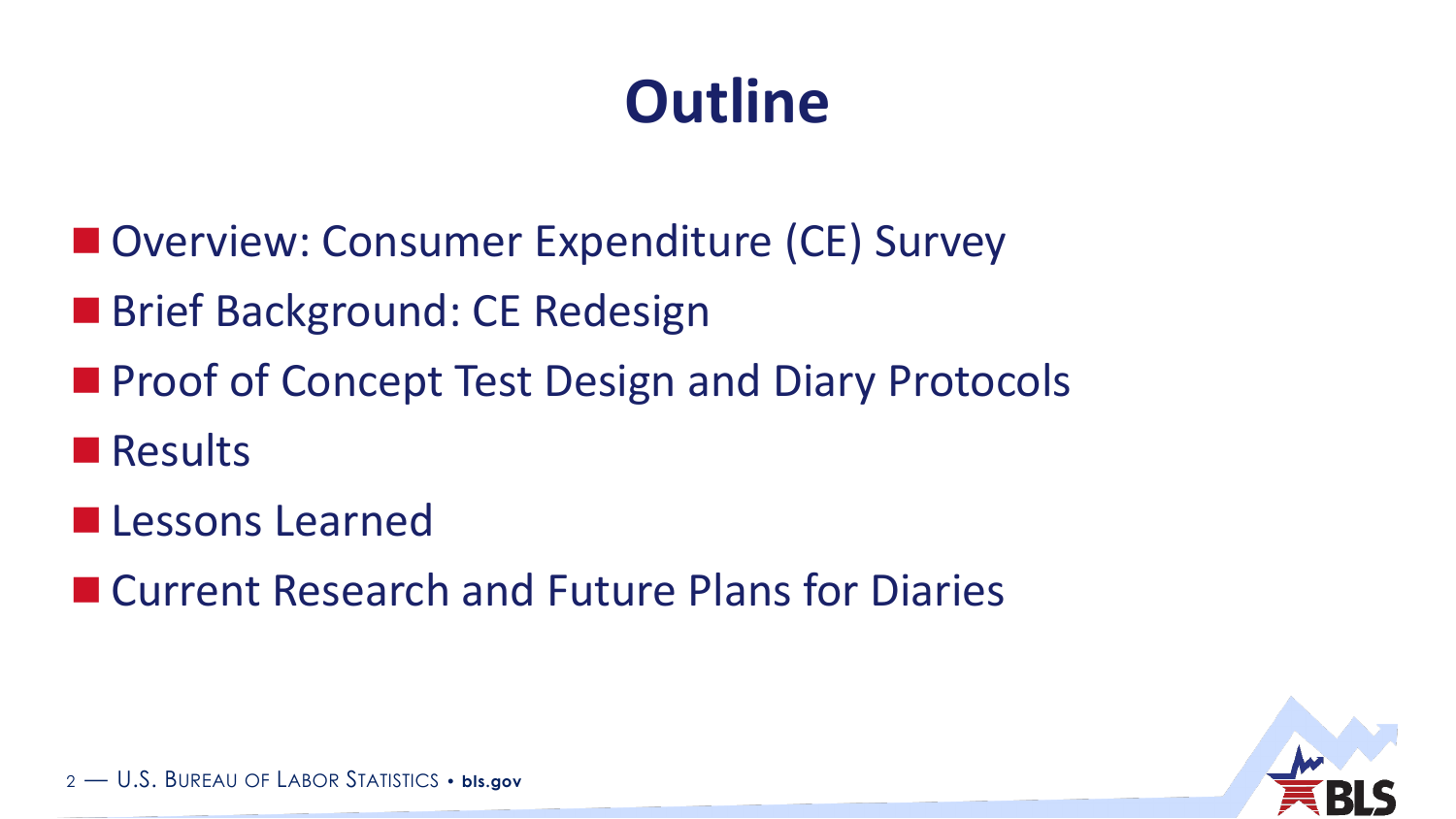## **Consumer Expenditure Survey**

- Collects Spending Data on the U.S. Population
- Sponsored by the U.S. Bureau of Labor Statistics, collected by the Census Bureau
- Survey participants report dollar amounts for all non-investment purchases. Business expenses and reimbursements are excluded.
- $\blacksquare$  Provide expenditure weights for the U.S. Consumer Price Index (CPI)
- Recall Interview and Diary Survey





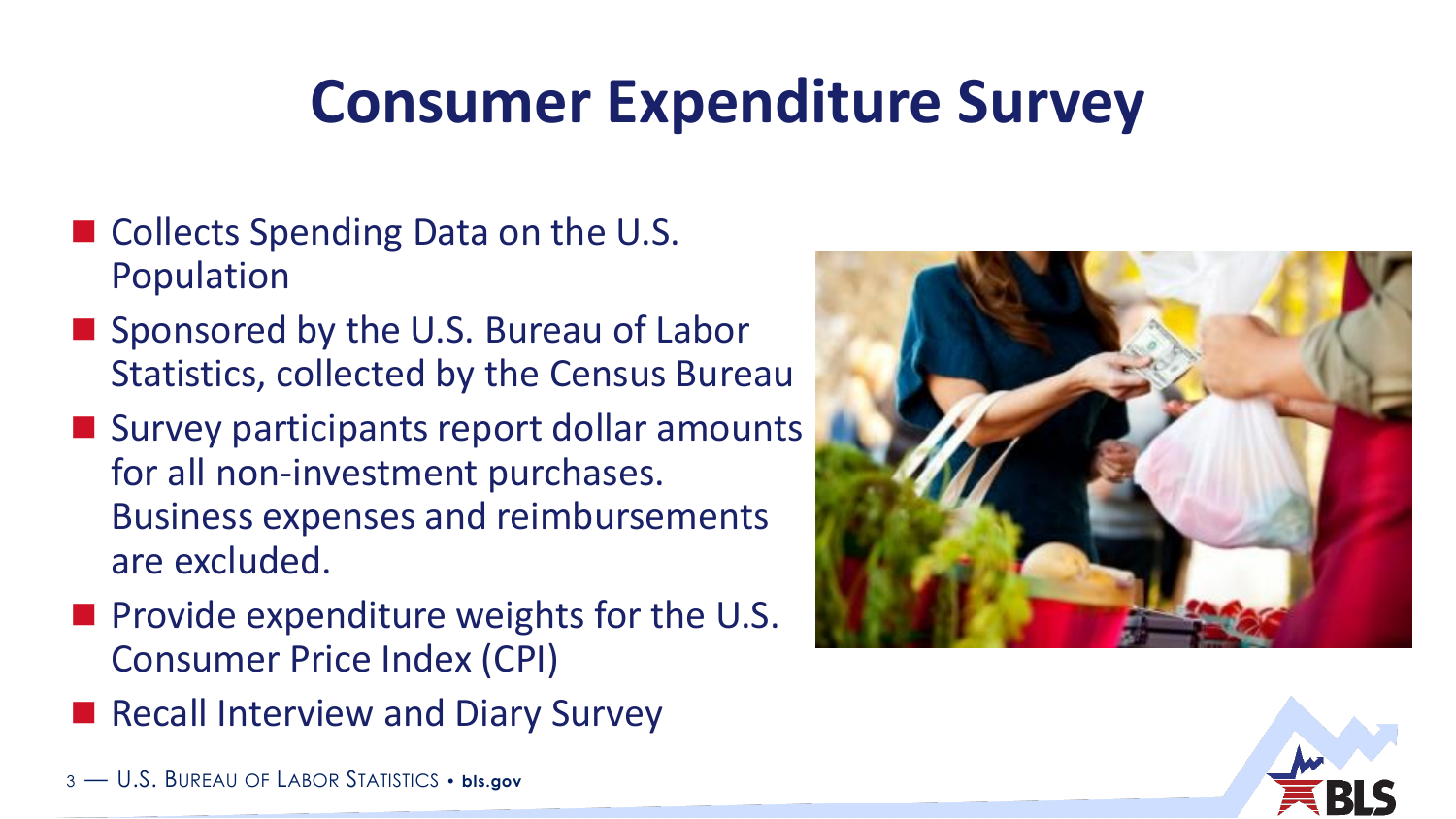#### **What is the CE Redesign?**

"…aims to redesign the Consumer Expenditure (CE) survey to improve data quality through a verifiable reduction in measurement error—particularly error caused by underreporting."

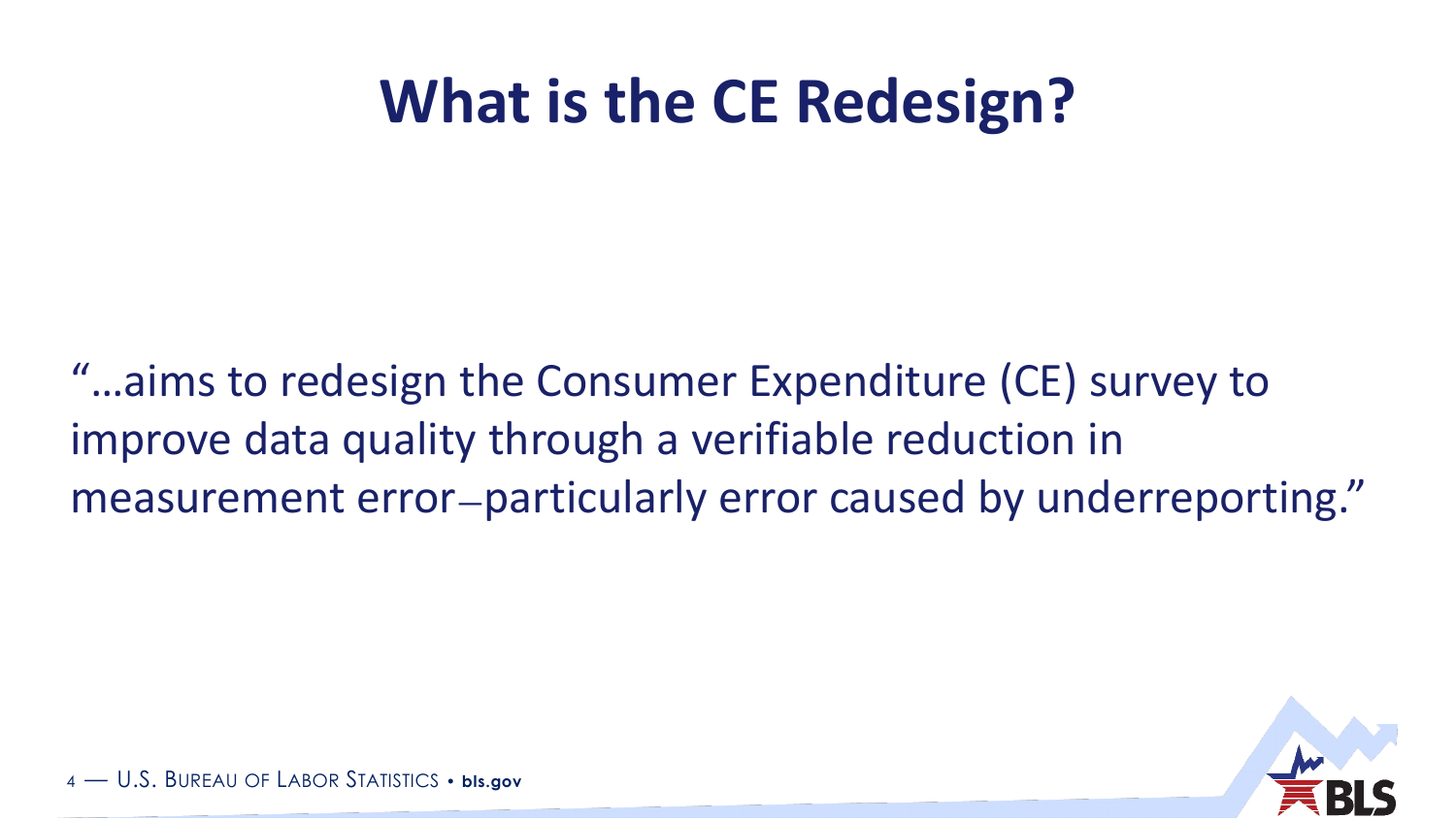#### **CE is the CE Redesign?**

"…aims to redesign the Consumer Expenditure (CE) survey to improve data quality through **a verifiable reduction in measurement error**—particularly error caused by underreporting."

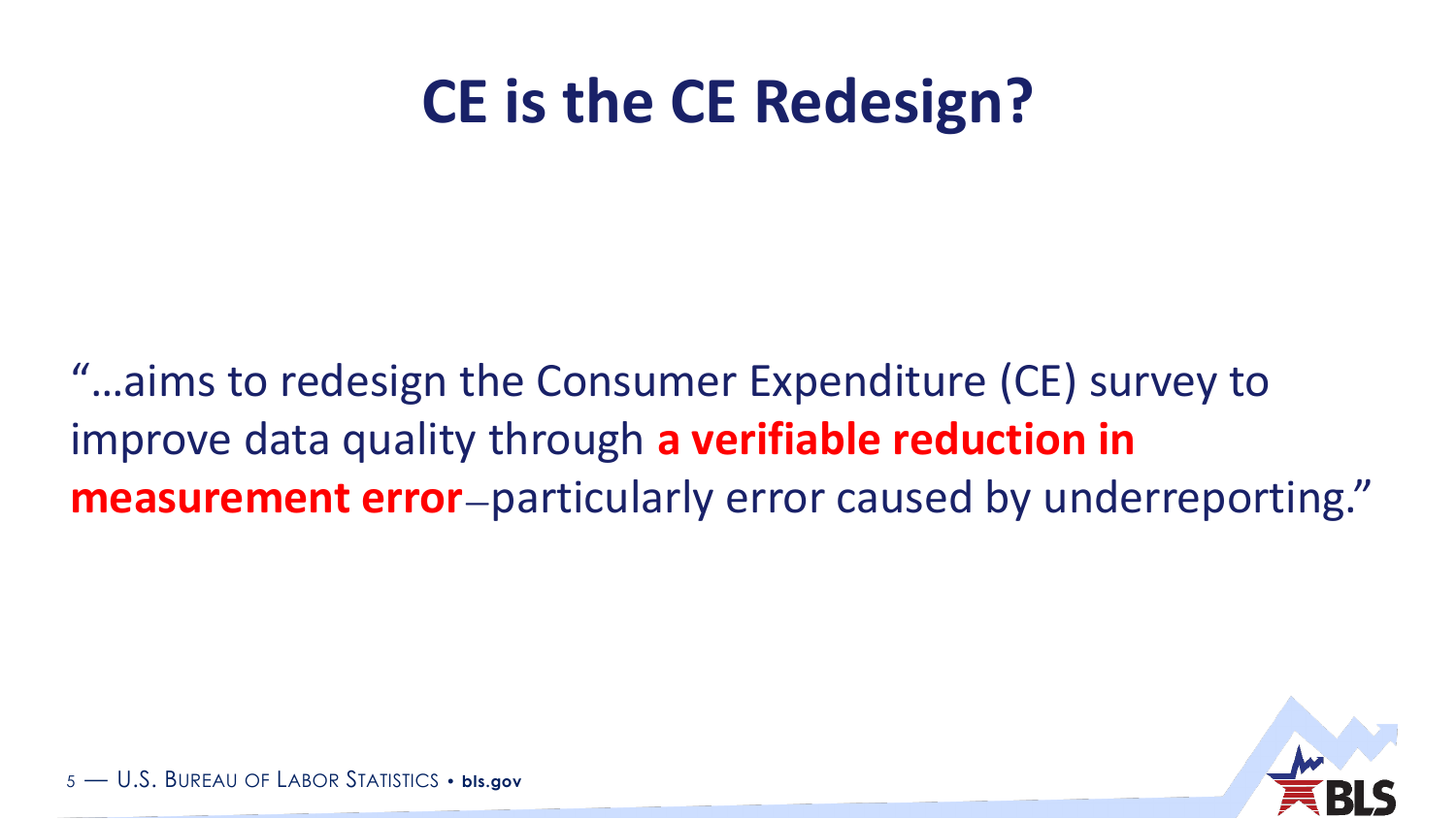#### **CE Redesign Plan**

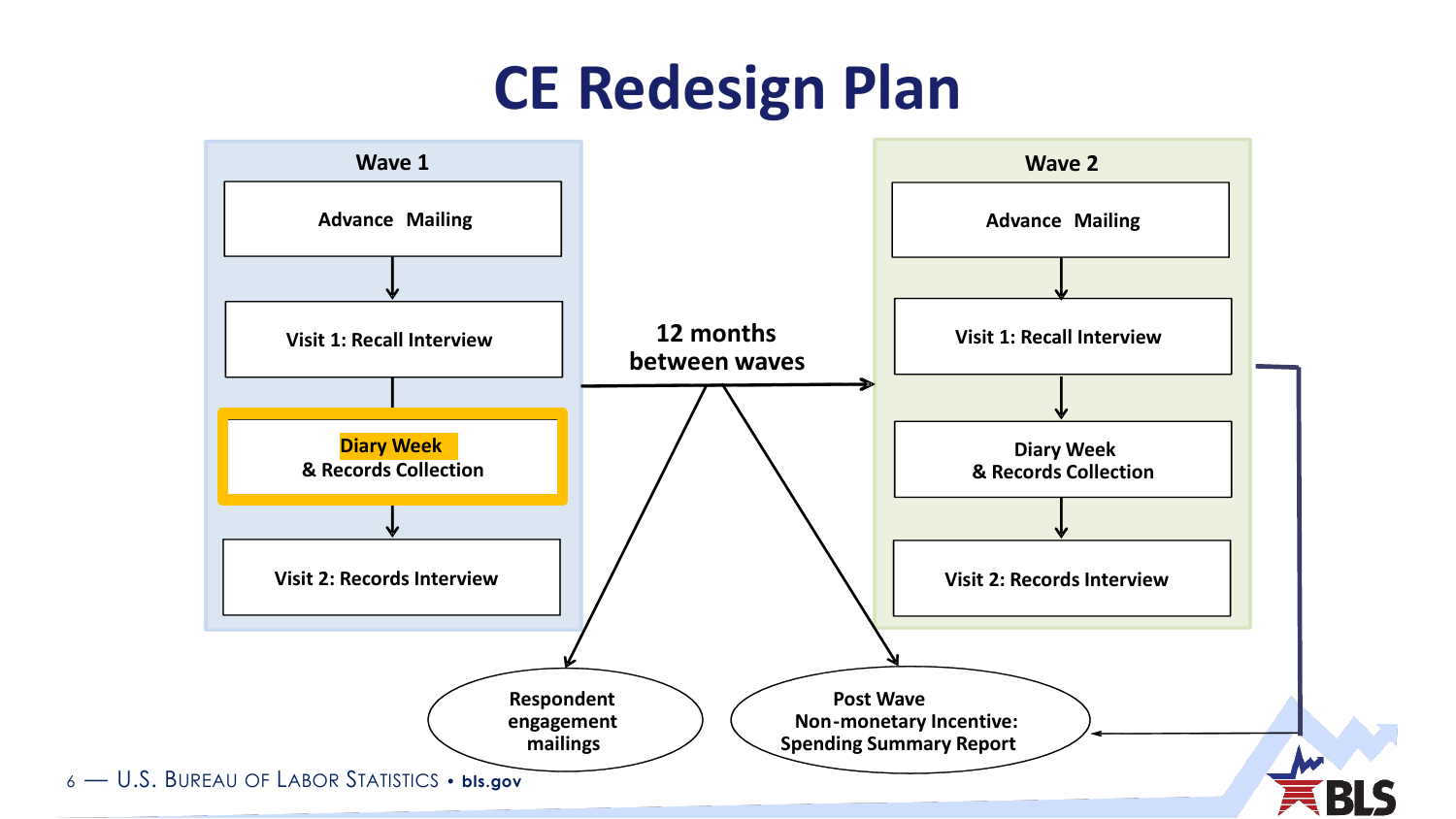#### **Current vs. Proposed: Diary**

| <b>Current CE Diary</b>          | <b>Proposed CE Diary</b>                  |
|----------------------------------|-------------------------------------------|
| Household open-ended paper diary | Online, personal diaries with paper back- |
|                                  | ups                                       |

#### **Main goals of online diary**

- **Add flexibility and ease for respondents**
- **Allow for in the moment reporting**
- **Allow for midweek monitoring**

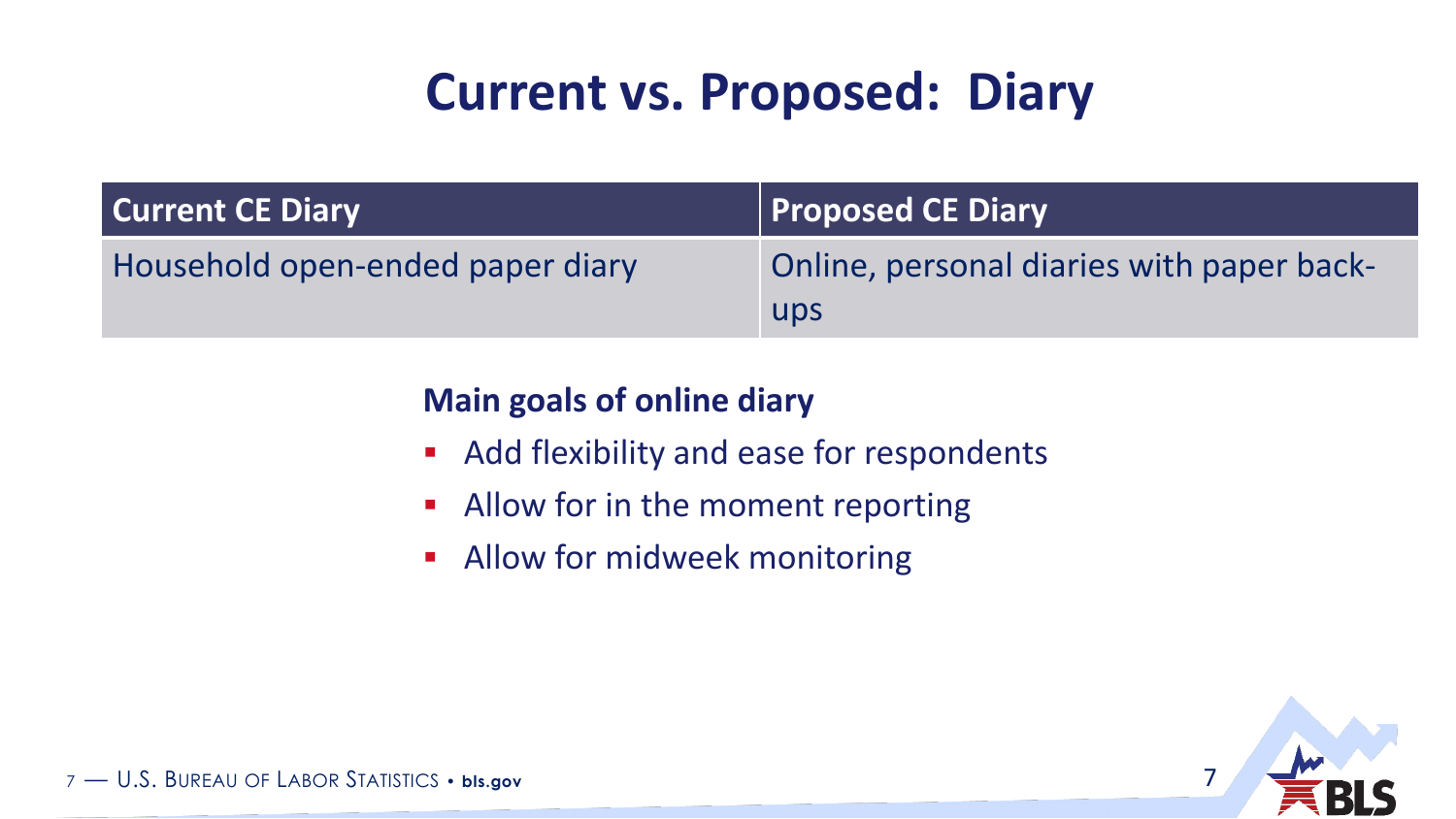# **Proof of Concept Test Design**

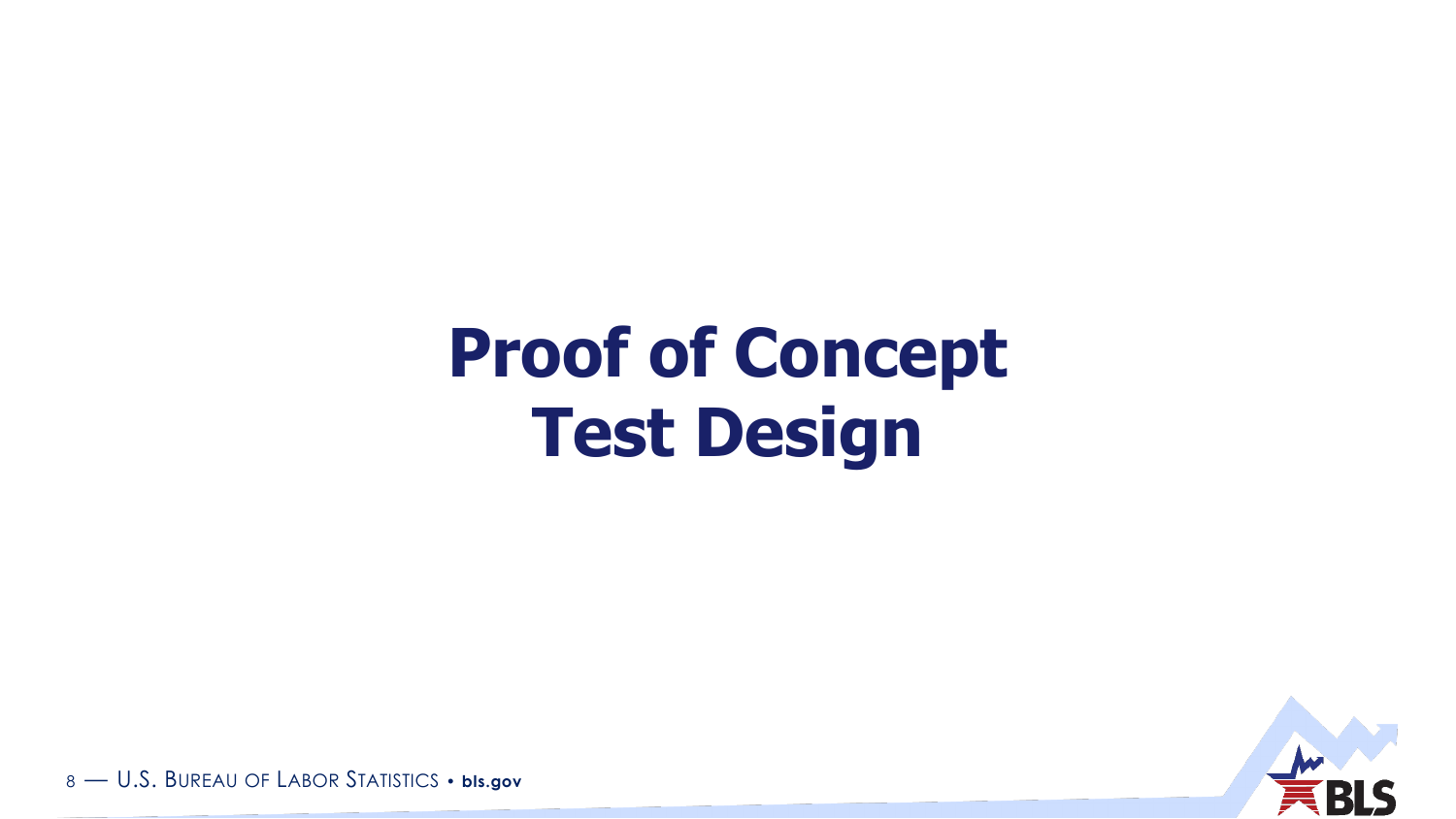# **Proof-of-Concept (POC) Test**

- $\blacksquare$  Fielded July 2015 Sep 2015
- $\blacksquare$  Ensure that the basic underlying structure and components of the new design are feasible
- Designed to mirror the proposed design to the fullest extent possible – one wave of design plan, including 1-week online diary
- **Final response rate: 50%**



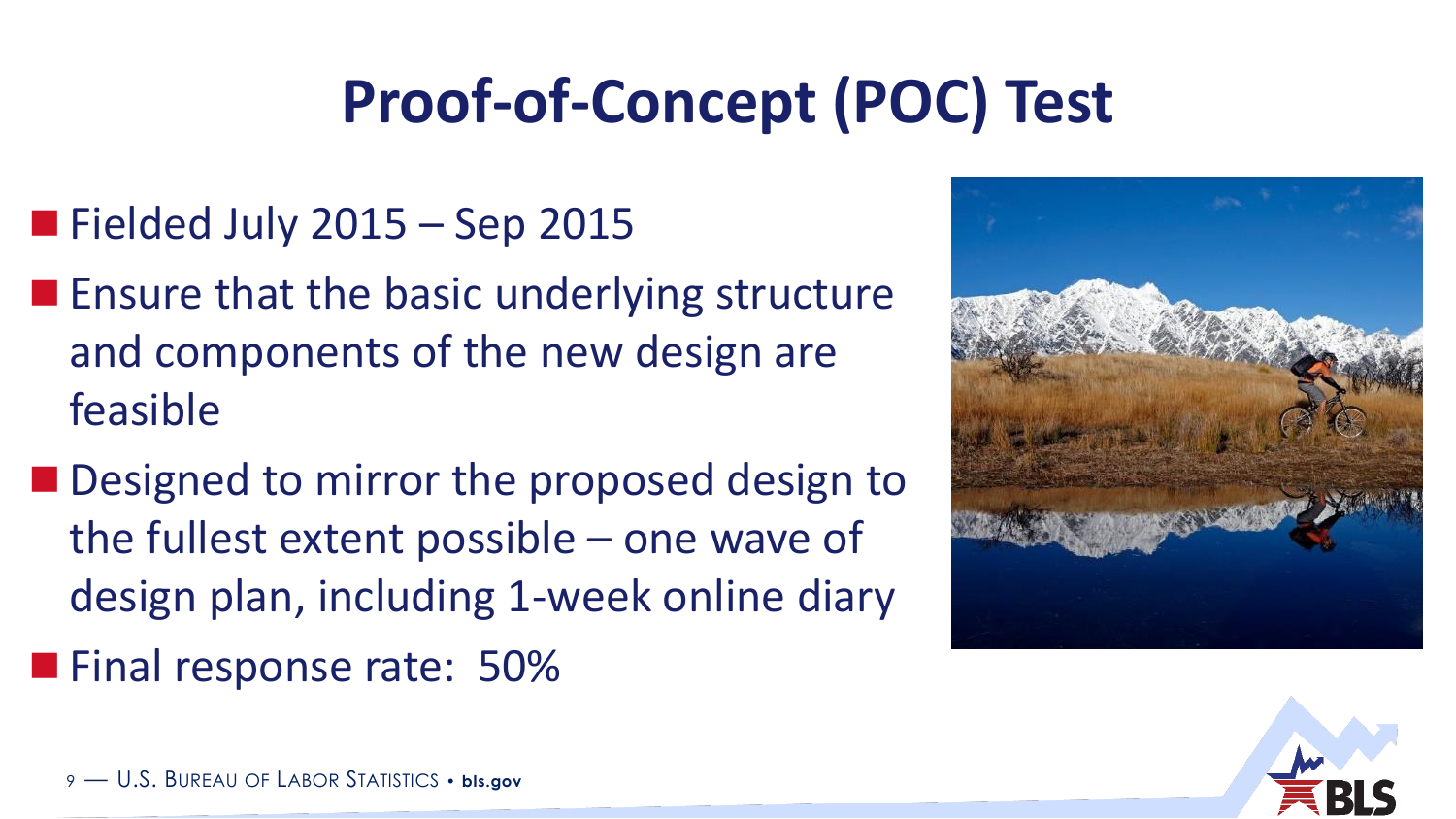#### **Proof of Concept Test Diary**

| $83^\circ$    |                          |                                                   | <b>◎ 多 品 11 99% 9:27 AM</b> |
|---------------|--------------------------|---------------------------------------------------|-----------------------------|
| ñ             | Info                     | <b>CE Diary</b>                                   | Logout                      |
| June 11, 2015 |                          |                                                   |                             |
|               | <b>Enter Description</b> |                                                   |                             |
| \$<br>0.00    |                          |                                                   |                             |
|               |                          | Food and Drink Away from Home                     |                             |
|               | <b>Breakfast</b>         | Lunch                                             |                             |
|               | Dinner                   | Snack/Other                                       |                             |
| <b>None</b>   | Wine                     | Alcohol Included? (Select all that apply)<br>Beer | Other                       |
| 0.00          | Cost of Alcohol: \$      |                                                   |                             |
| Cancel        |                          |                                                   | <b>Save</b>                 |
|               |                          |                                                   |                             |
|               |                          |                                                   |                             |

| <b>CONSUMER EXPENDITURE</b><br>United States"<br><b>DIARY SURVEY</b> |                                                |                                     |                          |                                 |                                              |
|----------------------------------------------------------------------|------------------------------------------------|-------------------------------------|--------------------------|---------------------------------|----------------------------------------------|
| <b>Information</b>                                                   |                                                | <b>User Guide</b>                   | <b>User Settings</b>     |                                 | Logout                                       |
|                                                                      |                                                | <b>Enter Your Expense Below</b>     |                          |                                 |                                              |
| Date<br>June 15, 2015 V                                              | <b>Description</b><br><b>Enter Description</b> | Cost<br>0.00                        |                          | Category                        | Clothing, Shoes, Jewelry, and Accessories v  |
| Gender:                                                              | Select One $\vert \bm{\vee} \vert$             | Select One $\vee$<br>Age:           |                          |                                 | Purchased for someone outside your household |
|                                                                      |                                                | Cancel                              | Save                     |                                 |                                              |
|                                                                      |                                                | <b>Summary of Expenses</b>          |                          |                                 |                                              |
|                                                                      | Date                                           | $\div$ Description                  | $\div$ Cost<br>$\bullet$ | Category                        | ◆                                            |
| <b>Delete</b><br>Edit                                                | June 16                                        | down payment on home                | \$150,000.00             | All Other Products and Services |                                              |
| Edit<br><b>Delete</b>                                                | June 15                                        | dinner with family                  | \$345.00                 | Food and Drink Away from Home   |                                              |
| Edit<br><b>Delete</b>                                                | June 15                                        | movie tickets (computer,<br>edited) | \$10.98                  | All Other Products and Services |                                              |
| Edit<br><b>Delete</b>                                                | June 15                                        | bananas                             | \$2.53                   |                                 | Food and Drink for Home Consumption          |

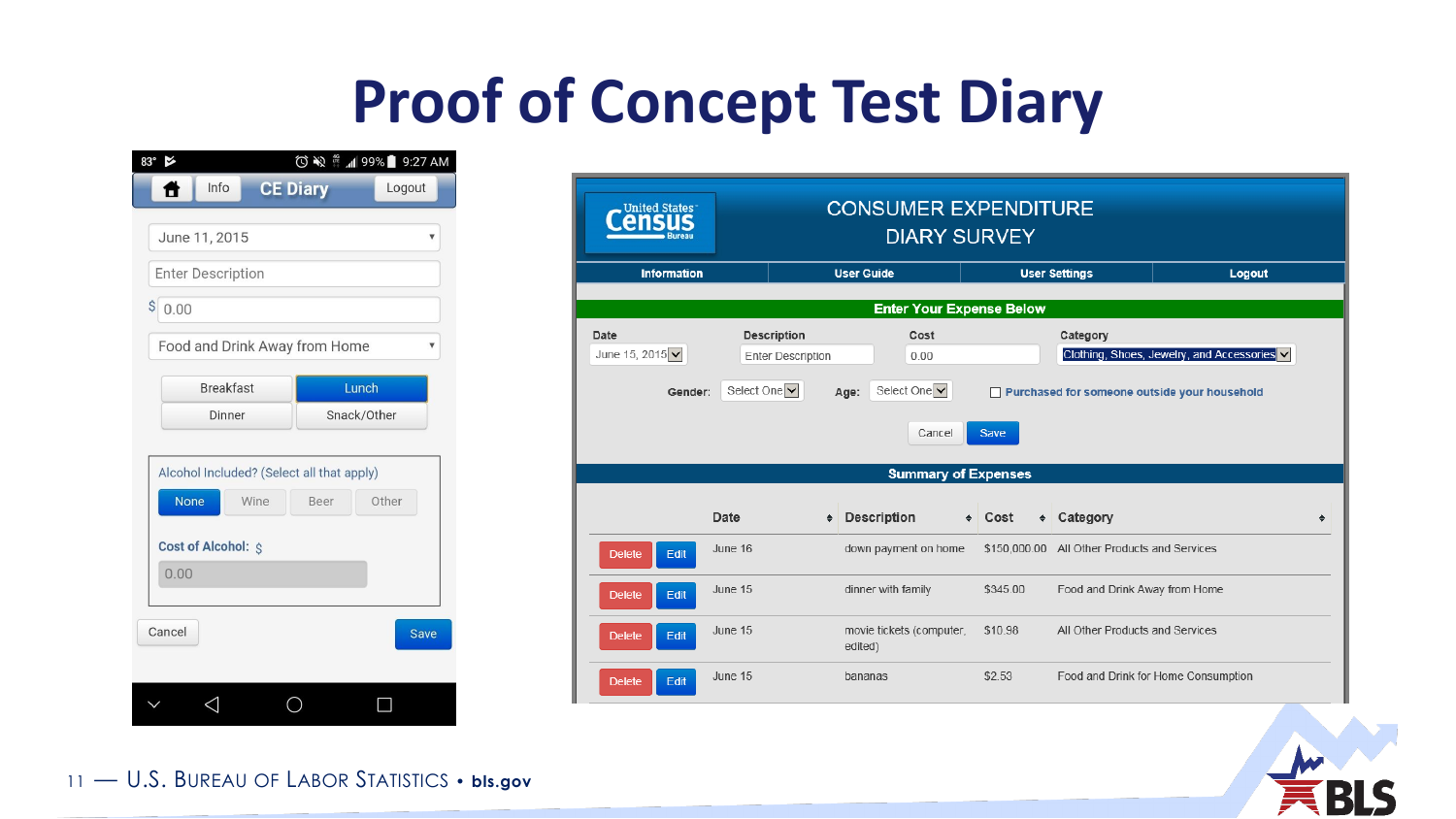#### **Online Diary Eligibility (N=1,008)**



■ Home Internet Access - Frequent Use ■ Home Internet Access - Infrequent Use ■ No Home Internet Access

![](_page_10_Picture_3.jpeg)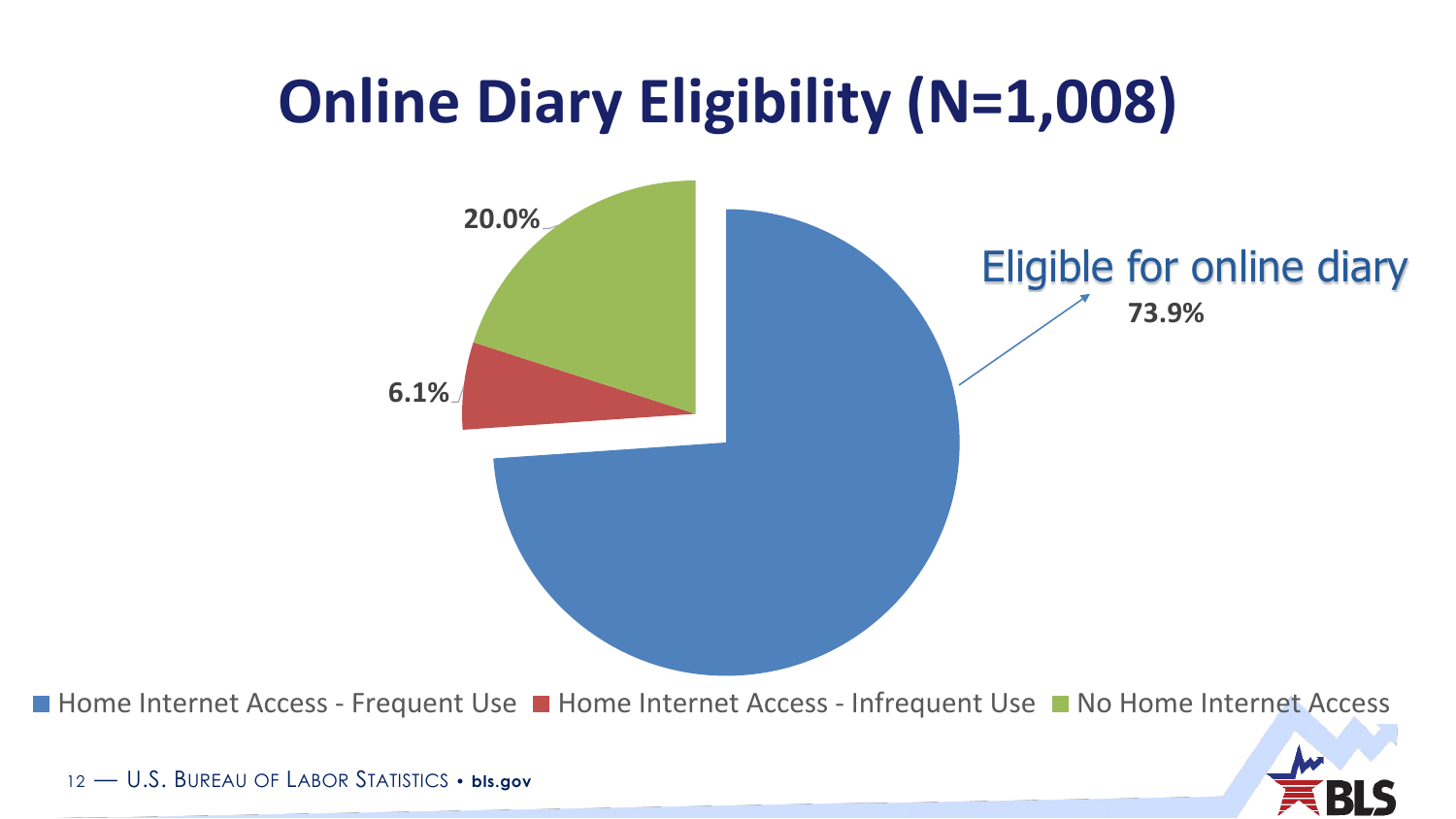## **Mode Choice for Online Eligibles (N= 747)**

![](_page_11_Figure_1.jpeg)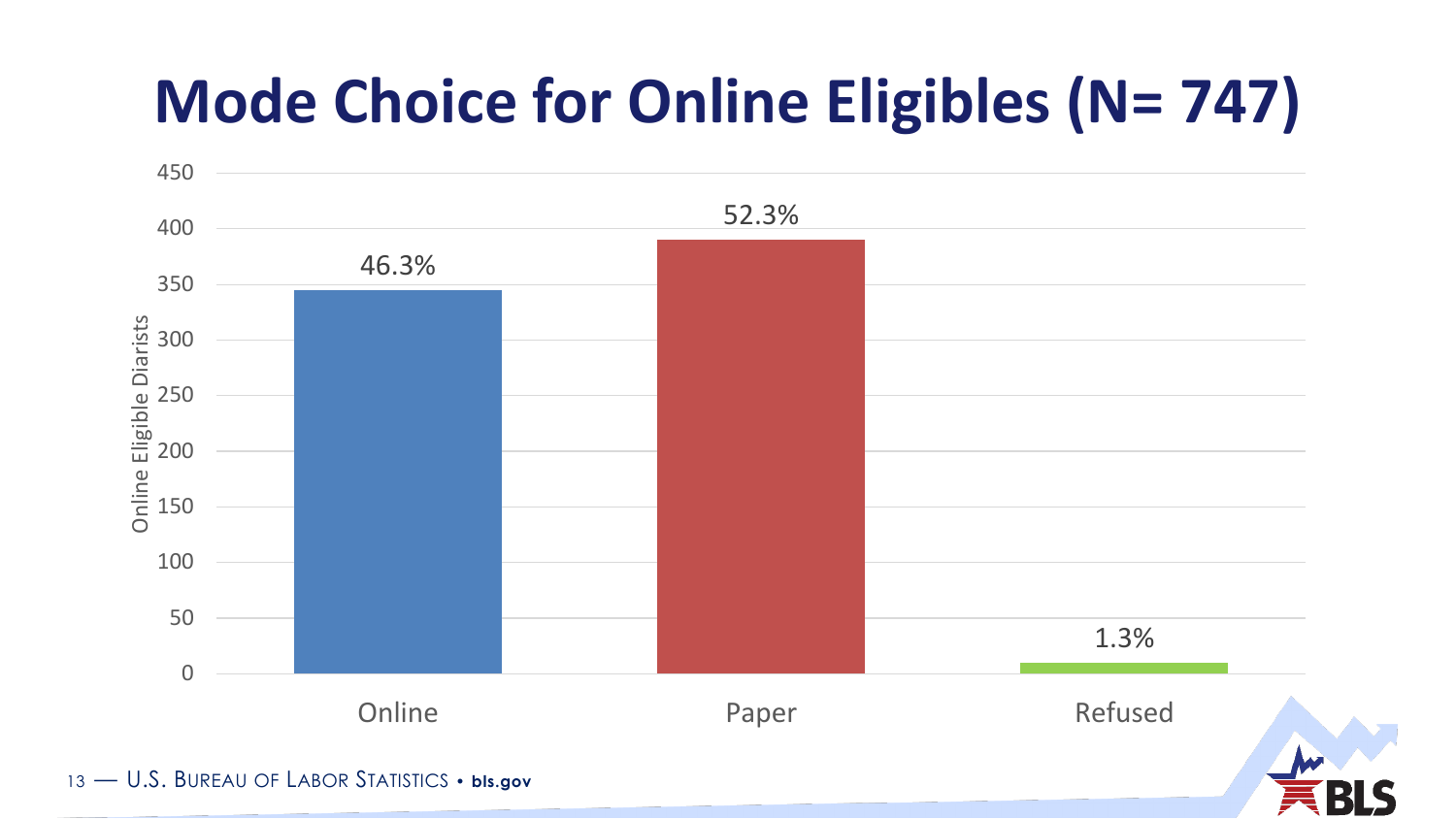"…they felt expenses would be captured **more accurately & completely w/hands on booklet**."

"She was web savvy but preferred paper as **didn't want to do anymore log ins**"

# **Interviewer Observations on Paper Choice**

"Respondents have a prepaid data plan on IPhone preferred not to use it for CED"

"…**thought it would be too much**"

"Mrs. was not present. She uses internet but he asked paper diary for her since he **will not able to explain recording** 

**on line**."

![](_page_12_Picture_7.jpeg)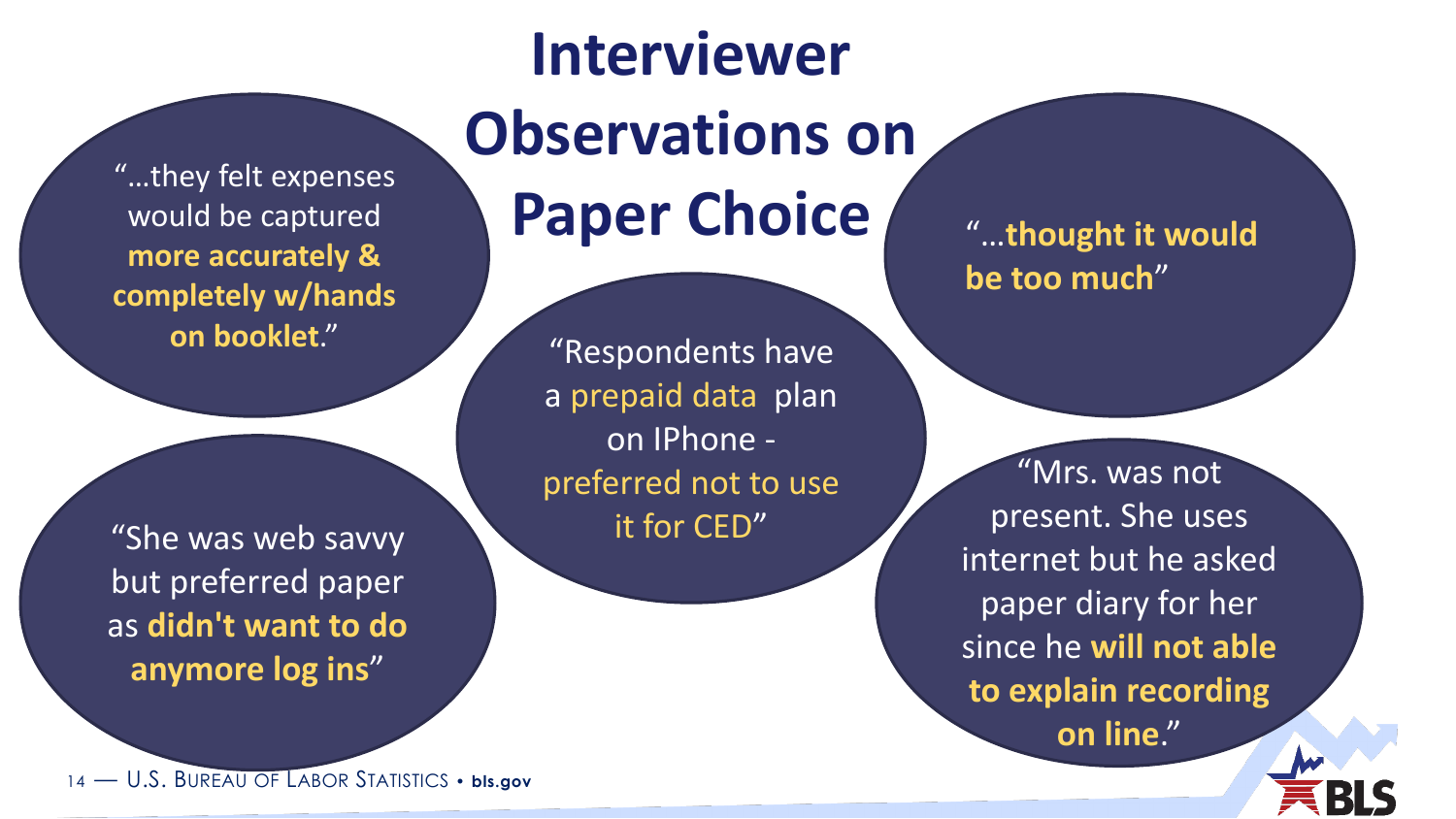#### **Mode Choice by Education Level**

![](_page_13_Figure_1.jpeg)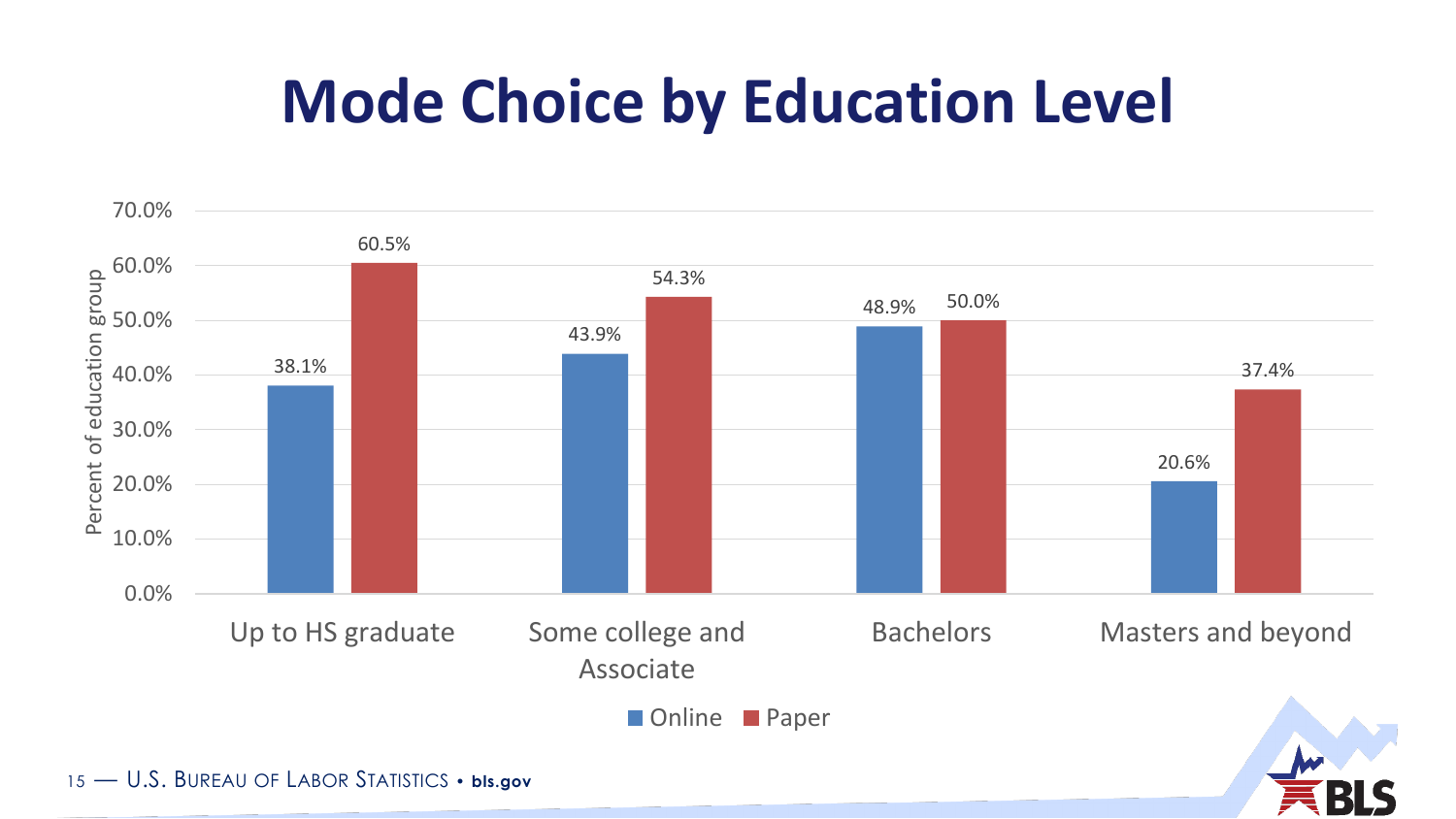#### **Mode Choice by Age Group**

![](_page_14_Figure_1.jpeg)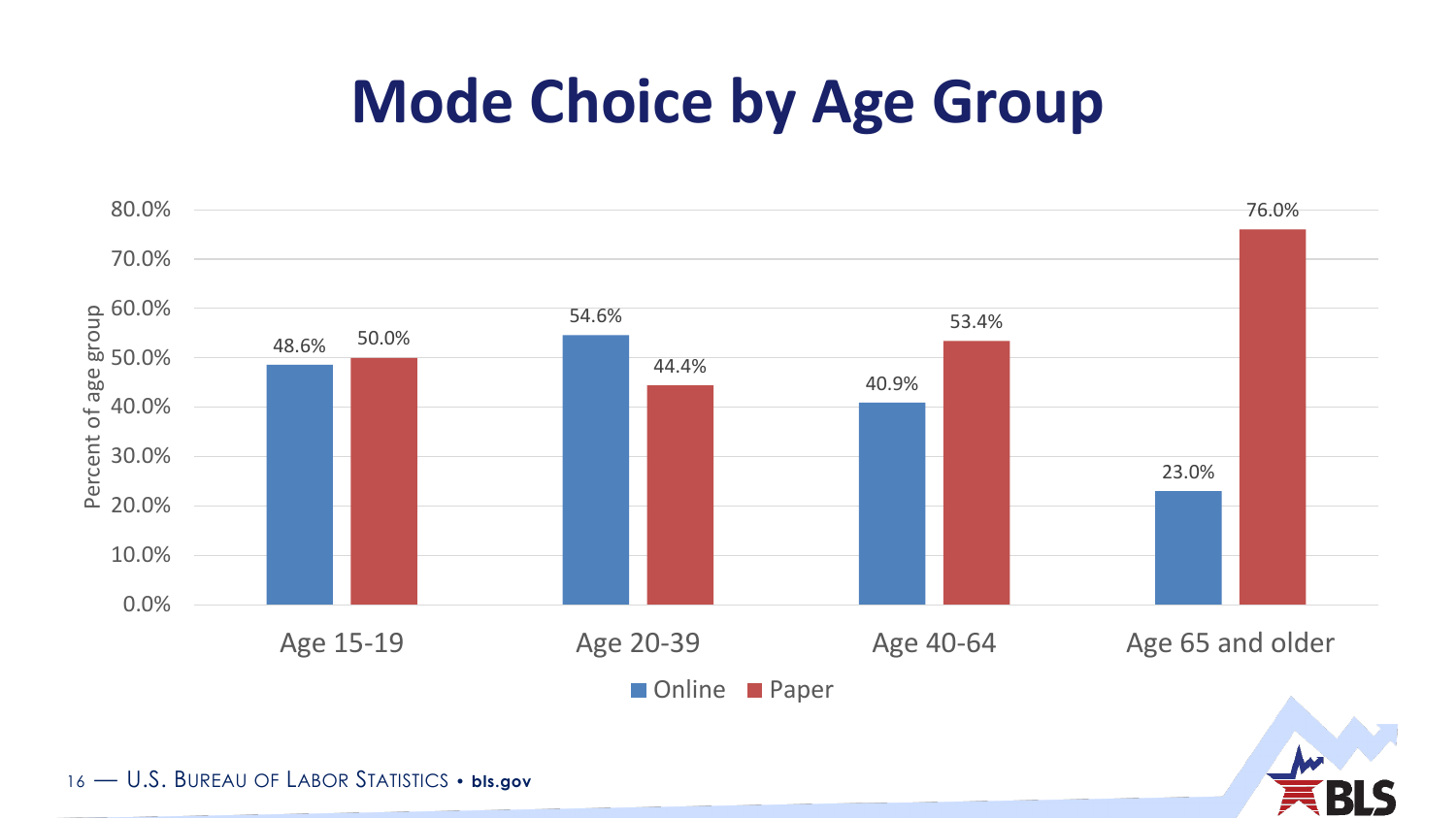#### **Diary Completion Rates**

![](_page_15_Figure_1.jpeg)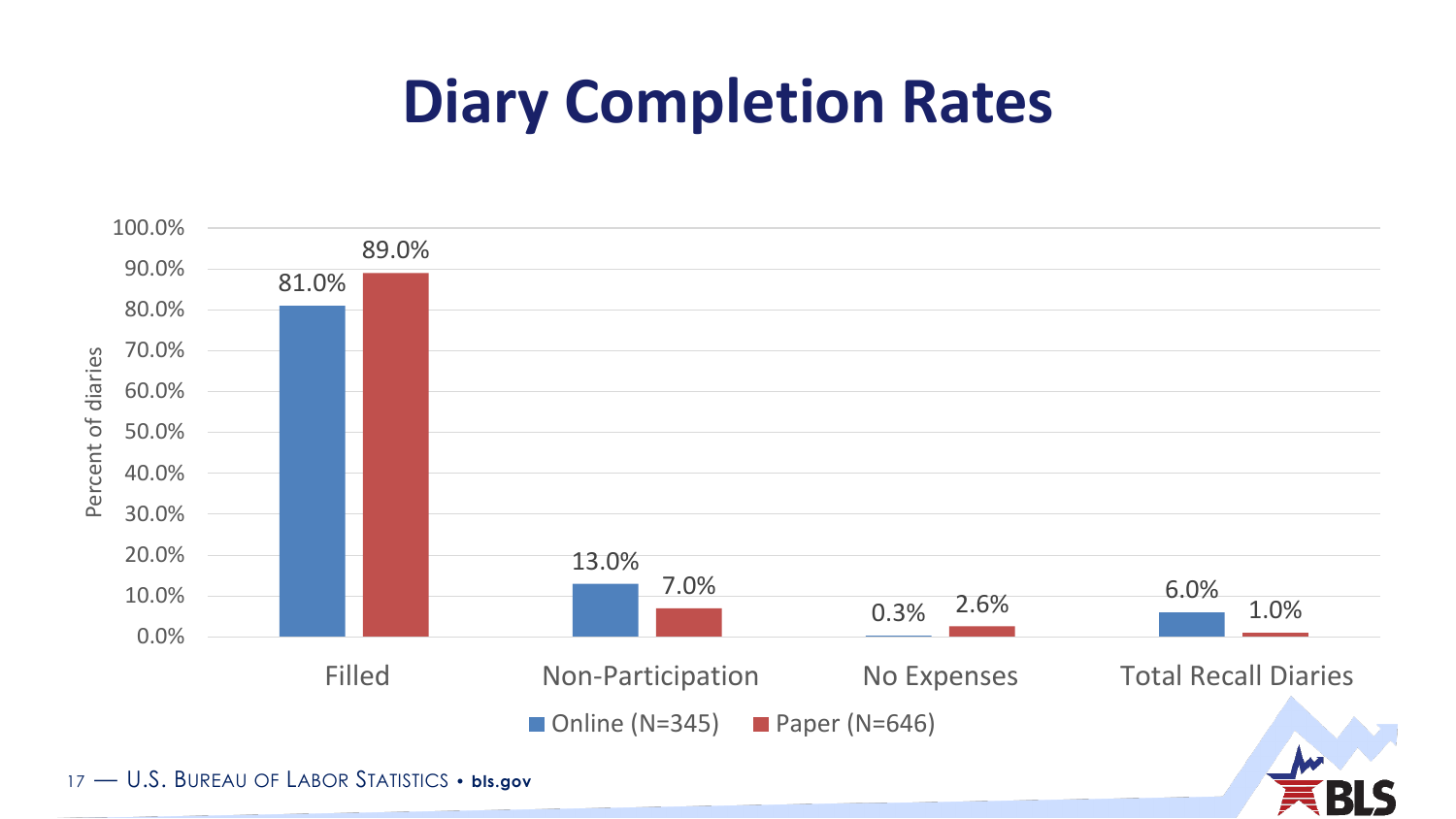## **Average Number of Entries by Mode**

![](_page_16_Figure_1.jpeg)

Note: does no control for demographics.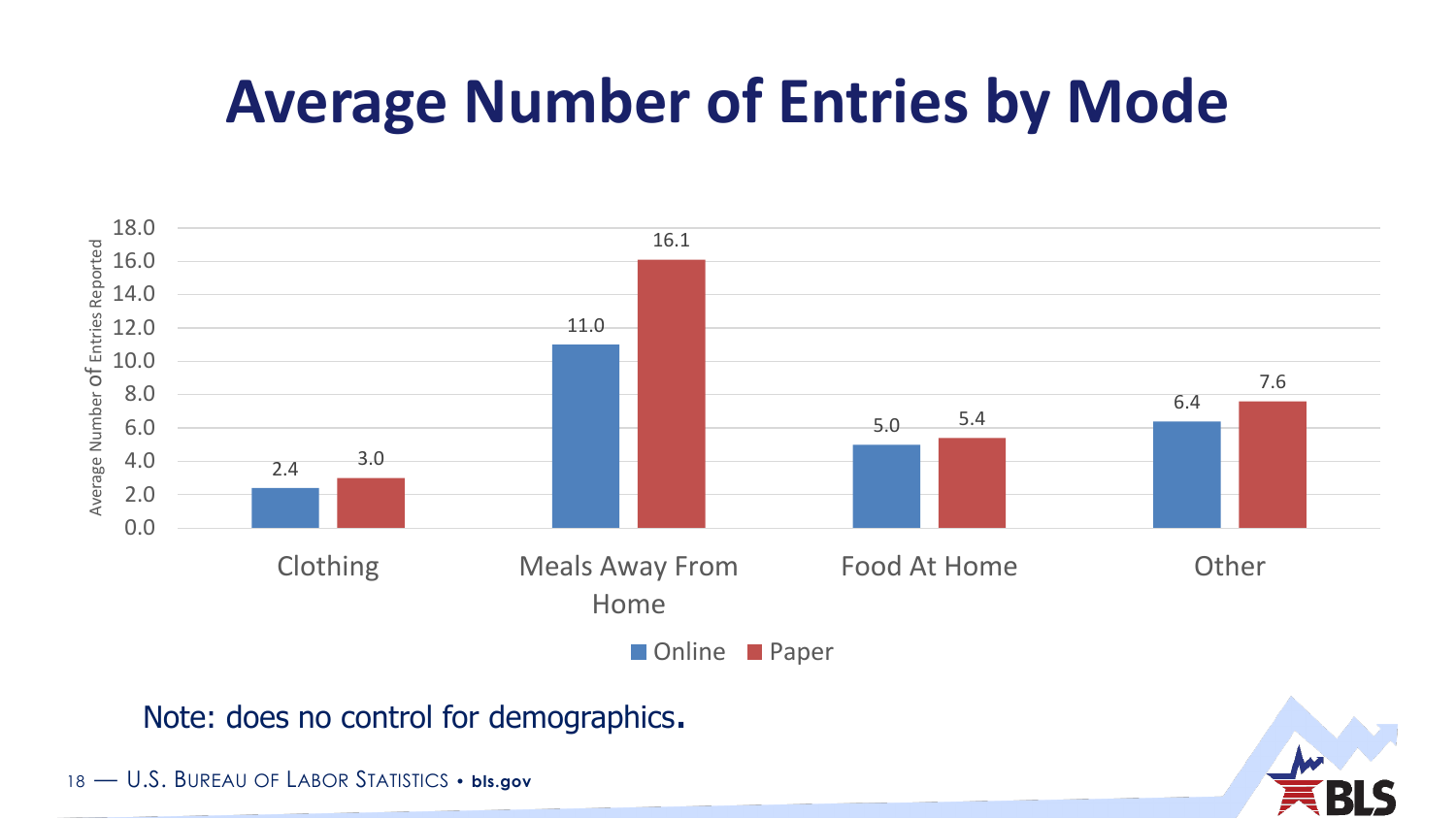#### **Average Amounts by Mode**

![](_page_17_Figure_1.jpeg)

Note: does no control for demographics.

![](_page_17_Picture_4.jpeg)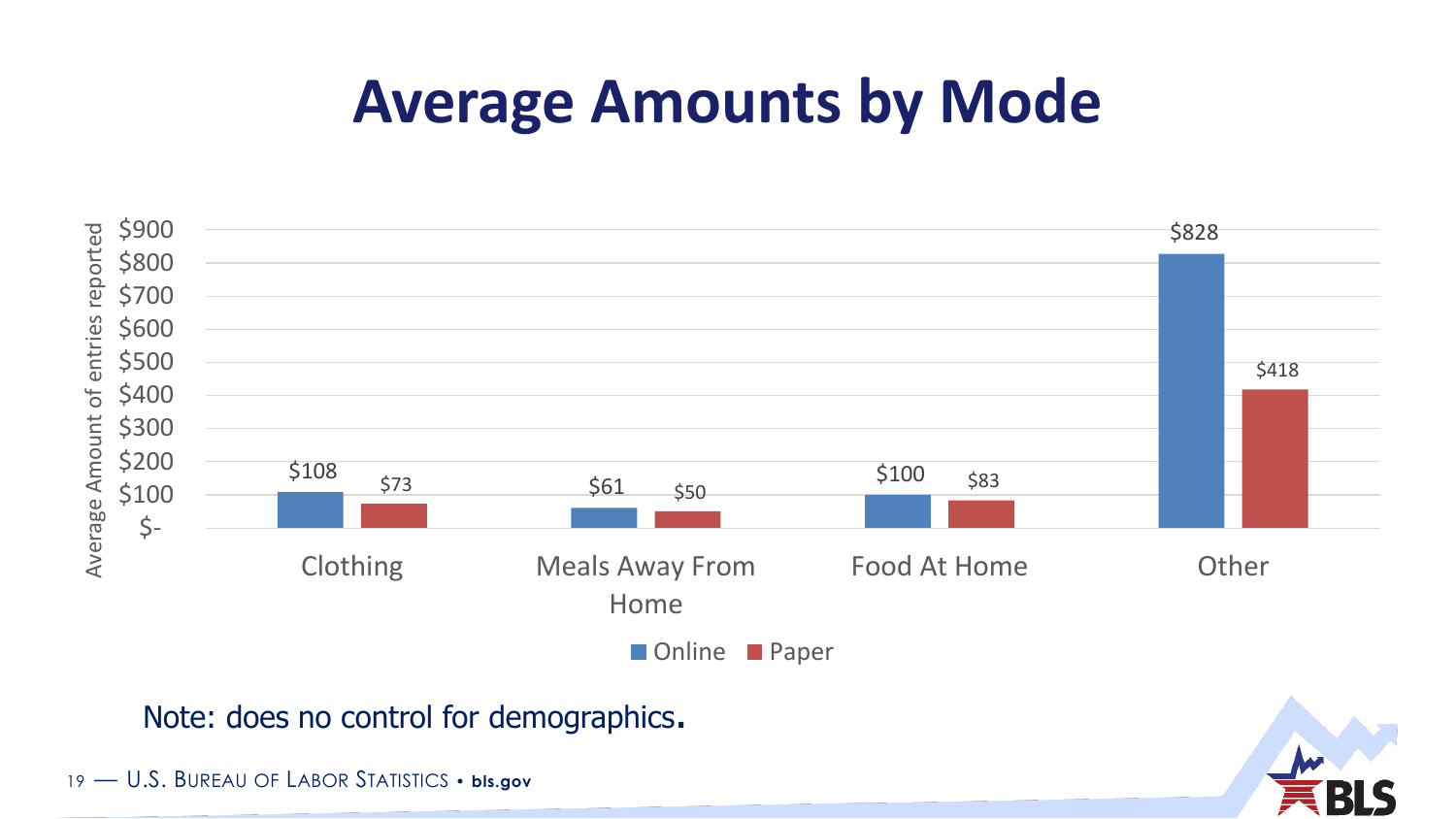## **Diary Quality – Item Missingness**

![](_page_18_Figure_1.jpeg)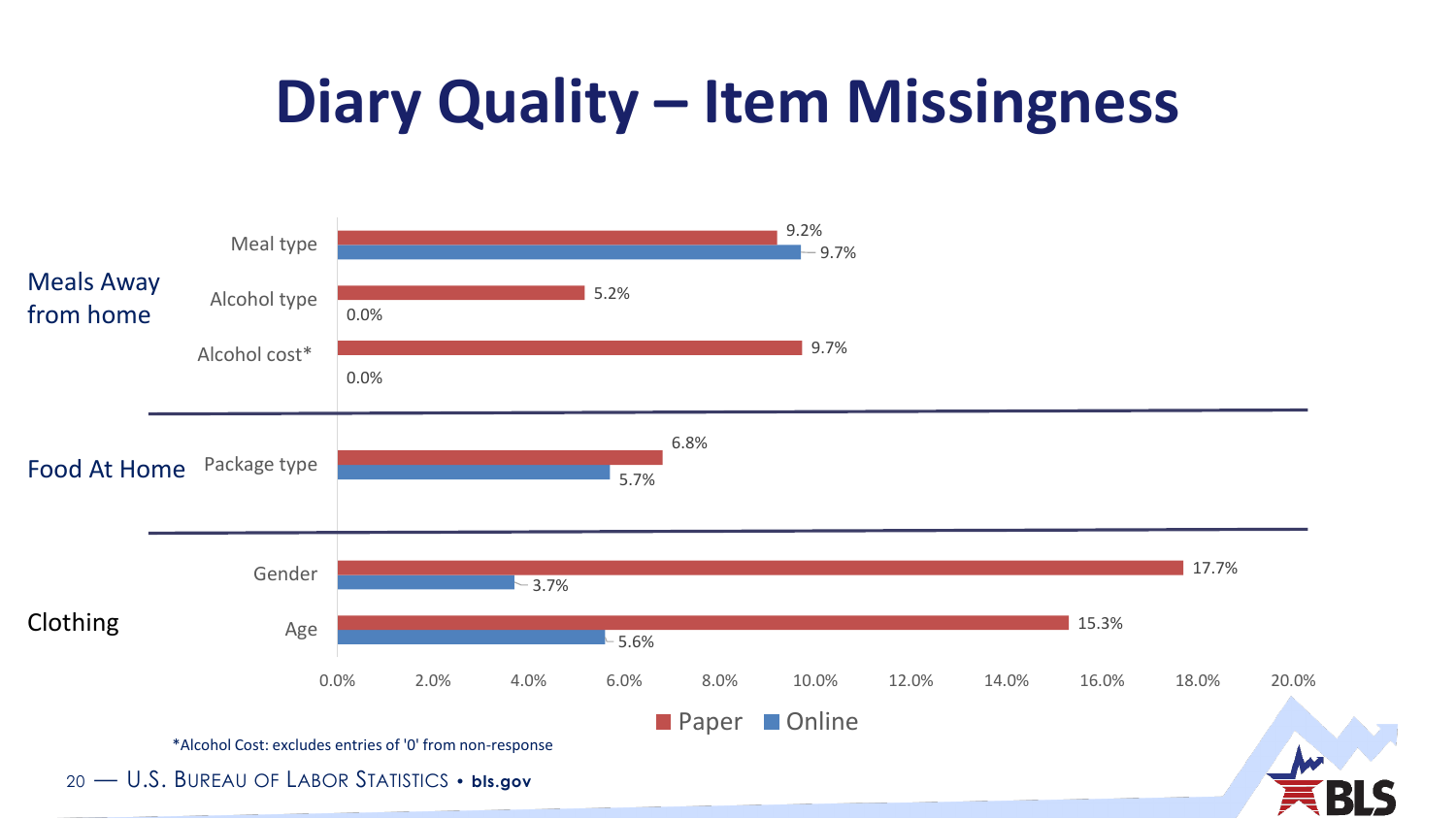#### **Online Diaries – Login Failures**

|                              |     | Mean | <b>Nedian</b> | <b>Min</b> | <b>Max</b> |
|------------------------------|-----|------|---------------|------------|------------|
| Online diarists w/1+ failure | 154 | 3.3  | 2.0           |            |            |
| <b>All online diarists</b>   | 326 | 1.6  | O O           |            |            |

#### 16% never successfully logged in!!

![](_page_19_Picture_3.jpeg)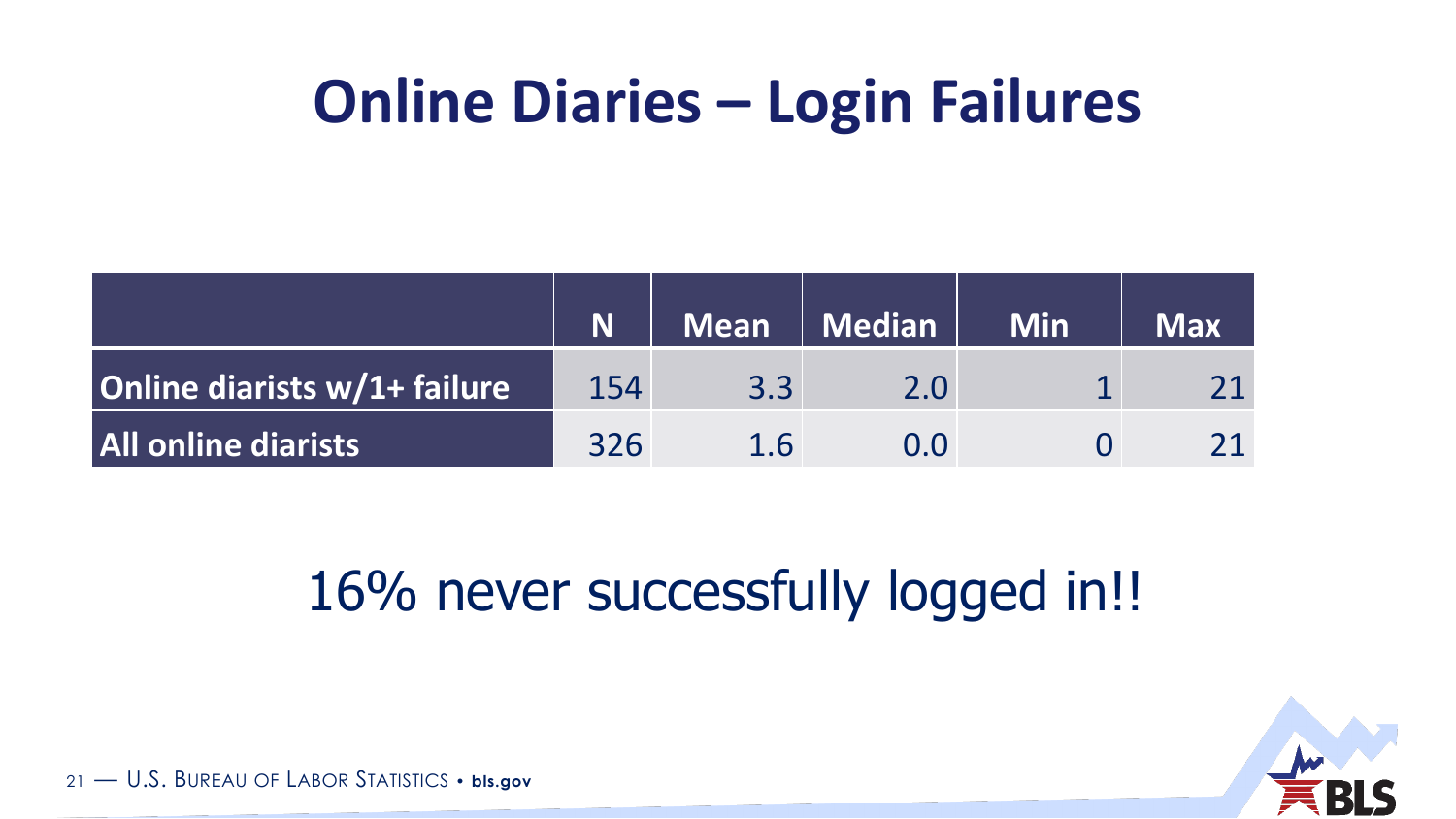#### **In the Moment Reporting**

■ Data showed average online POC diarist had 38% of logins between midnight and 3pm (N=302)

![](_page_20_Figure_2.jpeg)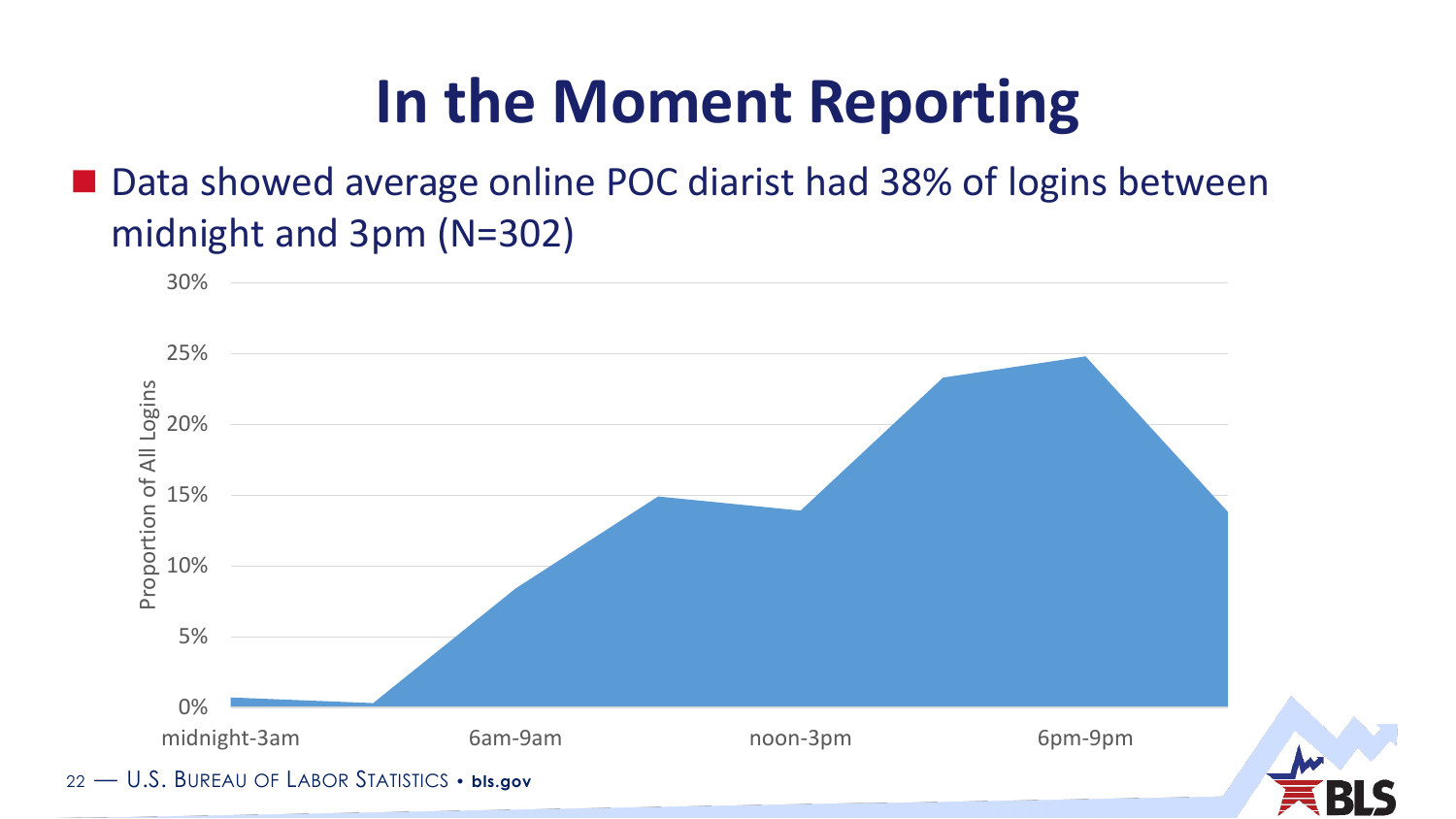#### **Online Diaries to Record Sensitive Items**

**POC** records alcohol as a separate expense in the Meals Away from Home section

|        | N (CUs) | % CUs<br>reporting<br>alcohol | Min.<br>alcohol<br>entries | Max.<br>alcohol<br>entries |
|--------|---------|-------------------------------|----------------------------|----------------------------|
| Online | 190     | 27.4%                         |                            | 10                         |
| Paper  | 318     | 19.2%                         |                            | 6                          |

![](_page_21_Picture_3.jpeg)

![](_page_21_Picture_4.jpeg)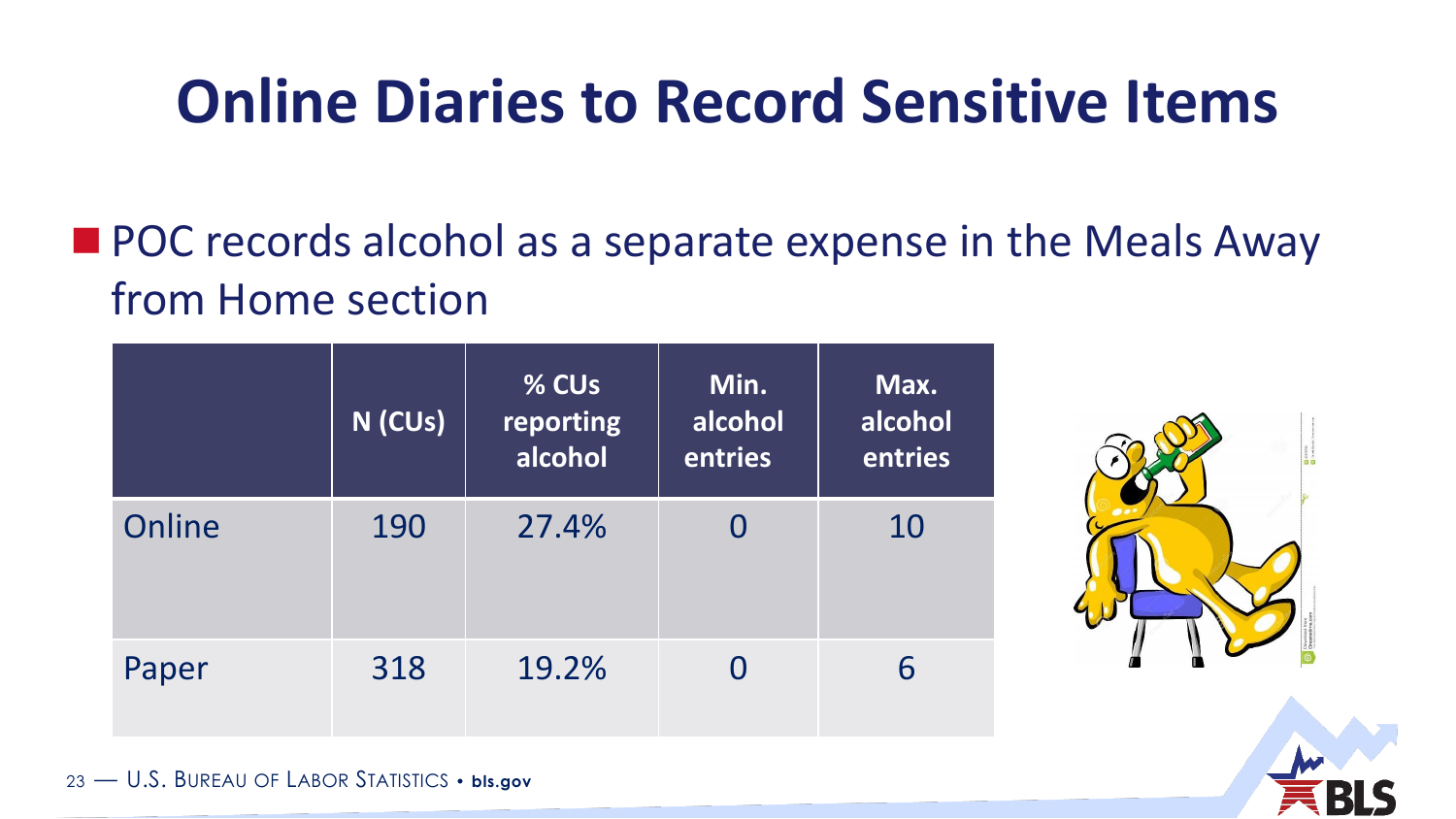#### **Lessons Learned**

- Younger, more educated respondents more frequently chose online diaries, but overall respondents chose paper
- $\blacksquare$  Ease of logins is important to online diary effectiveness
- Online diaries can improve data quality (in terms of missingess)
- Online diaries can capture data throughout the day (presumably better than paper)
- Online diaries can improve sensitive data collection...maybe

![](_page_22_Picture_6.jpeg)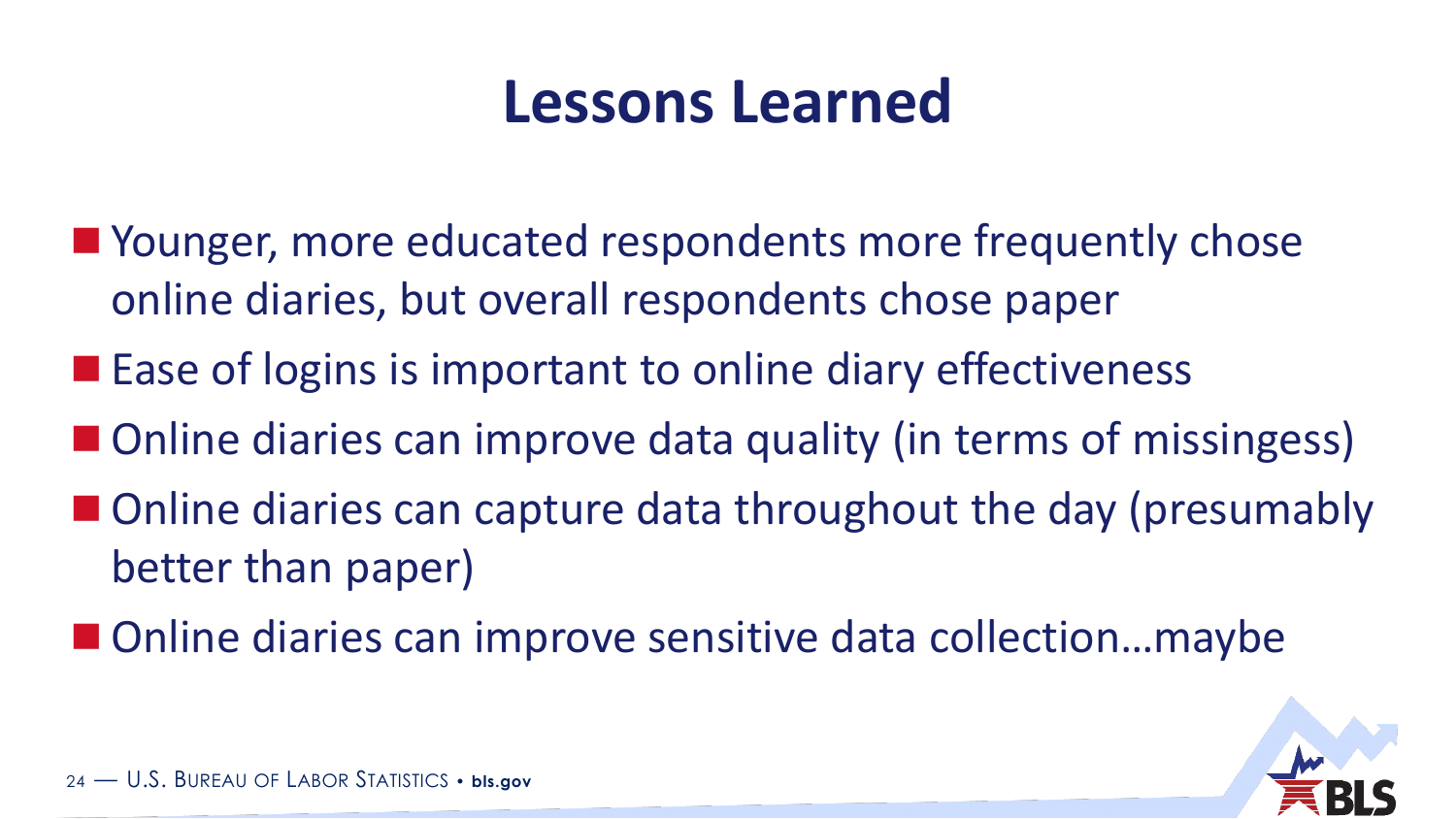# **Ongoing/Planned Research**

- 2016: Updated the desktop interface to take advantage of screen size.
- 2017: Built a new online diary using open-source code that can take advantage of "future enhancements" (photo capture, scanning, etc)
- 2017-21: (Pending) Large Scale Feasibility Test, incorporating new diary.

![](_page_23_Picture_4.jpeg)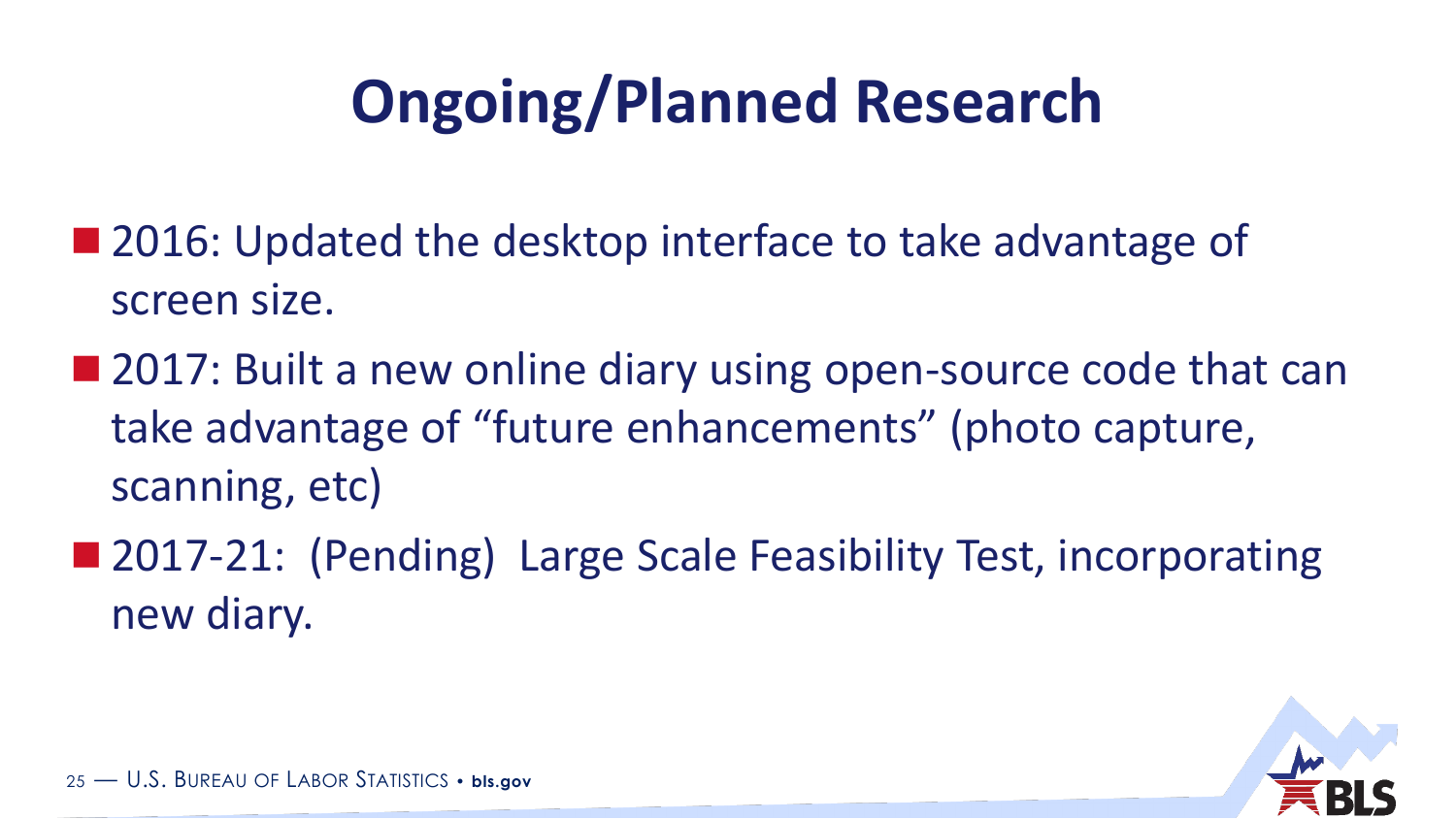#### **Future Enhancements**

- Receipt scanning with Optical Character Recognition
- **Photo reminders**
- Geo-tagging
- **Reminders based on location**

![](_page_24_Picture_5.jpeg)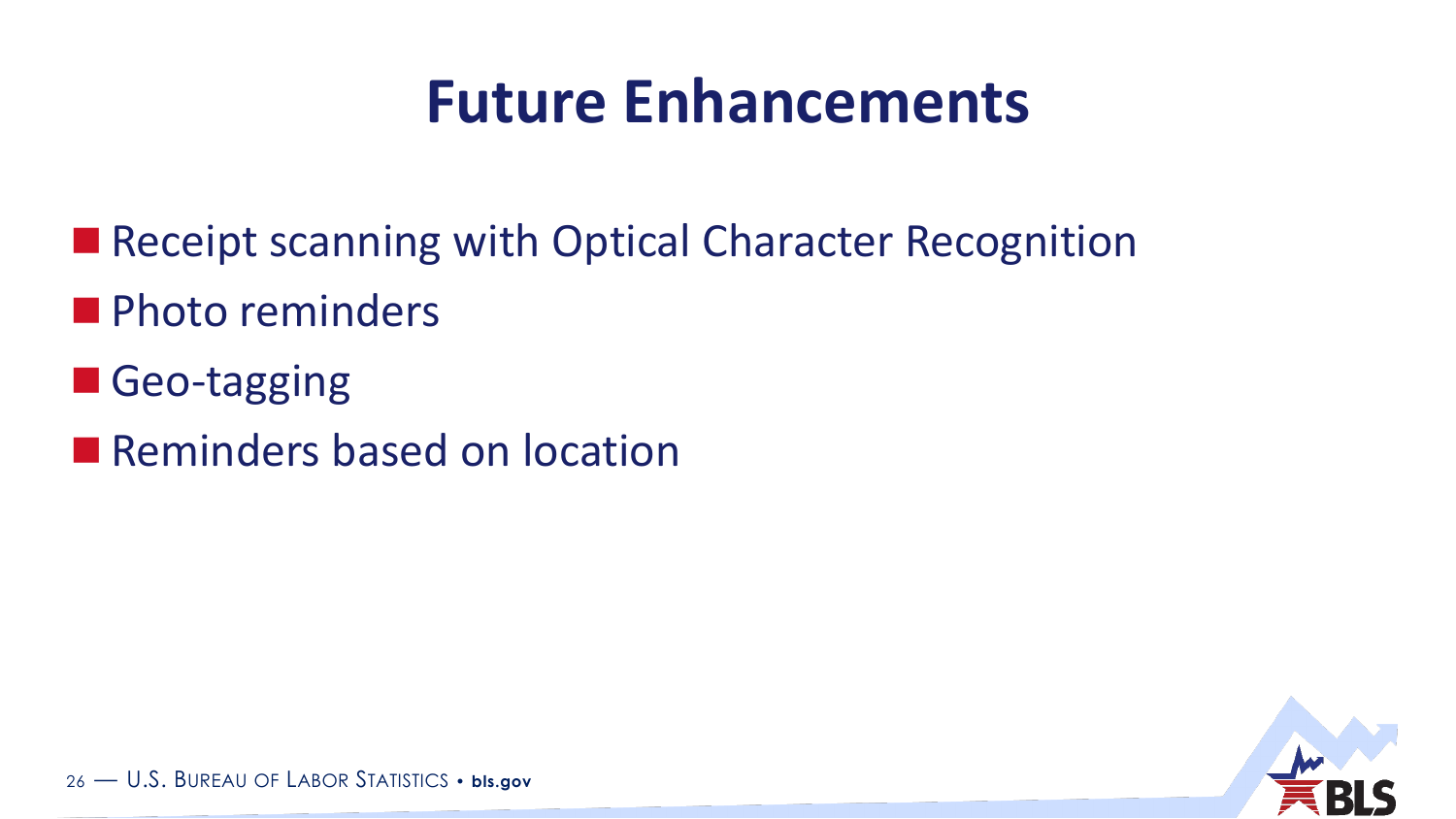#### **Online Diaries Improvement Project Diaries - Home Screen**

| $\leq$ BLS                          | <b>Consumer Expenditure Diary</b> |                                               | Log out Contact us Help |
|-------------------------------------|-----------------------------------|-----------------------------------------------|-------------------------|
| <b>Add Expenses</b>                 | <b>My Expenses</b>                | 8<br>Enter search term<br><b>View Members</b> |                         |
| Select date of expense:             | Friday, March 17 (0)              |                                               | $\checkmark$            |
| ĭΪ<br>Friday, March 17              | Saturday, March 18 (0)            |                                               | $\checkmark$            |
| $\frac{6}{2}$<br>Saturday, March 18 | Sunday, March 19 (0)              |                                               | $\checkmark$            |
| <u>"3"</u><br>Sunday, March 19      | Monday, March 20 (0)              |                                               | $\checkmark$            |
| Ľ4<br>Monday, March 20              | Tuesday, March 21 (0)             |                                               | $\checkmark$            |
| <u>'5'</u><br>Tuesday, March 21     | Wednesday, March 22 (1)           |                                               | $\checkmark$            |
| $6^{\circ}$<br>Wednesday, March 22  | Thursday, March 23 (0)            |                                               | $\checkmark$            |
| "ז<br>Thursday, March 23            |                                   |                                               |                         |

| $K =$                 | <b>CE Diary</b> | Log out<br><b>Contact us</b> |
|-----------------------|-----------------|------------------------------|
| <b>My Expenses</b>    |                 | <b>Help</b>                  |
| Friday, Mar 17 (0)    |                 |                              |
| Saturday, Mar 18 (0)  |                 |                              |
| Sunday, Mar 19 (0)    |                 |                              |
| Monday, Mar 20 (0)    |                 |                              |
| Tuesday, Mar 21 (0)   |                 |                              |
| Wednesday, Mar 22 (1) |                 |                              |
| Thursday, Mar 23 (0)  |                 |                              |

![](_page_25_Picture_3.jpeg)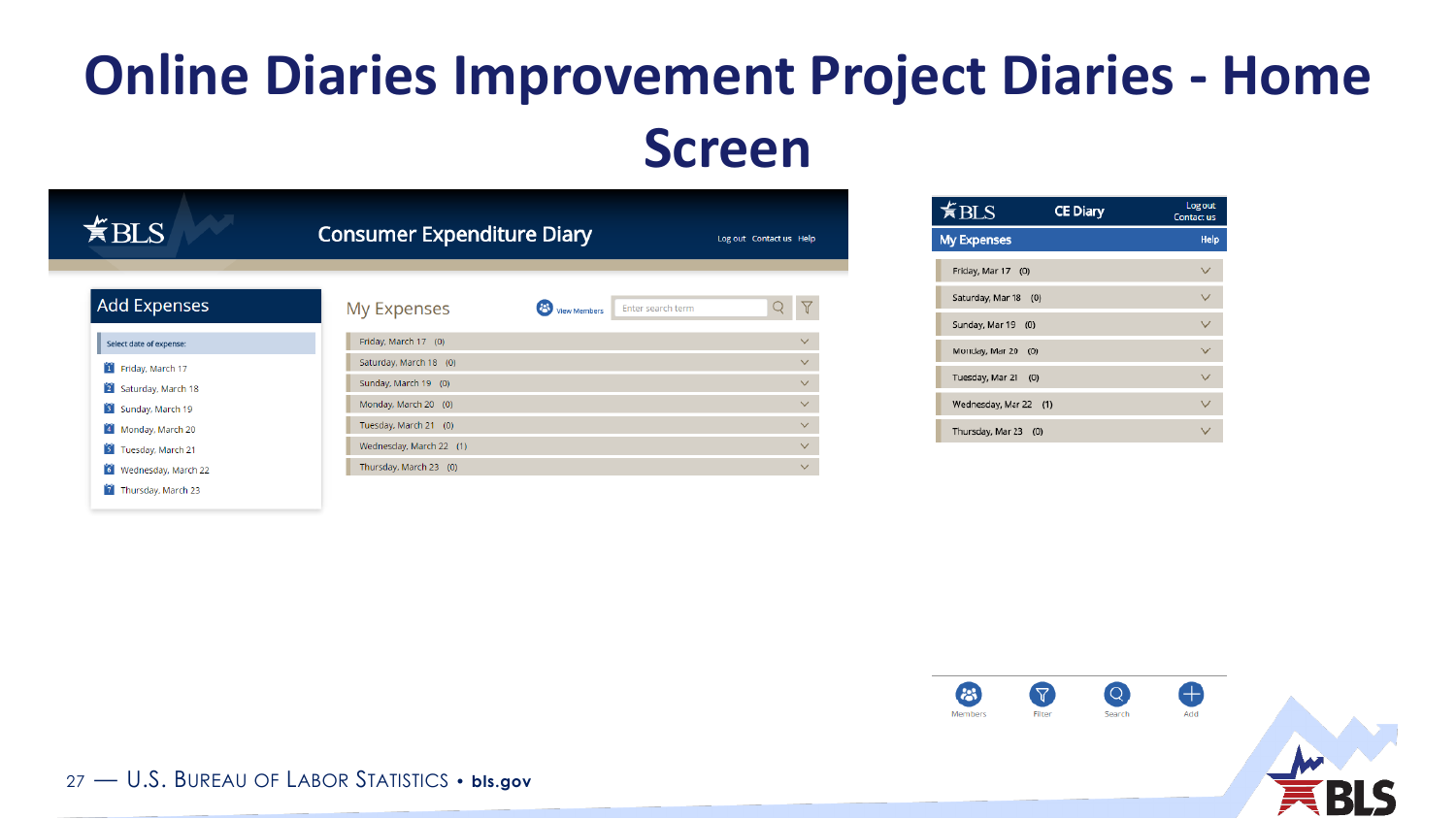#### **Online Diaries Improvement Project Diaries – Entry Screen**

| $\H \equiv {\rm BLS}$                                                | <b>Consumer Expenditure Diary</b> |                                                       | Log out Contact us Help |
|----------------------------------------------------------------------|-----------------------------------|-------------------------------------------------------|-------------------------|
| <b>Add Expenses</b>                                                  | <b>My Expenses</b>                | Enter search term<br><b>PA</b><br><b>View Members</b> |                         |
| Date: Saturday, March 18<br>$\checkmark$                             | Friday, March 17 (0)              |                                                       |                         |
| Type: Meals, Snacks, and Drinks Away From Home<br>$\checkmark$       | Saturday, March 18 (0)            |                                                       | $\wedge$                |
| <b>Details:</b>                                                      |                                   | No expenses reported.                                 |                         |
| Describe meal i                                                      | Sunday, March 19 (0)              |                                                       | $\checkmark$            |
| Enter description                                                    | Monday, March 20 (0)              |                                                       | $\checkmark$            |
| Total cost (include tax and/or tip) $\frac{1}{1}$                    | Tuesday, March 21 (0)             |                                                       | $\checkmark$            |
| $\frac{1}{2}$<br>0.00                                                | Wednesday, March 22 (1)           |                                                       | $\wedge$                |
| What meal was this?<br><b>Breakfast</b><br>Lunch                     | Transportation Expenses           | Gas - 20Gal                                           | 扁∥<br>\$43.98           |
| Snack/Other<br><b>Dinner</b>                                         | Thursday, March 23 (0)            |                                                       |                         |
| Select any alcohol included:<br><b>Beer</b><br>None<br>Wine<br>Other |                                   |                                                       |                         |

| BLS          |                                                    | <b>CE Diary</b>                          | Log out<br><b>Contact us</b> |
|--------------|----------------------------------------------------|------------------------------------------|------------------------------|
| Add Expenses |                                                    |                                          |                              |
|              |                                                    |                                          |                              |
| Date:        | Saturday, Mar 18                                   |                                          |                              |
| Type:        |                                                    | Meals, Snacks, and Drinks Away From Home |                              |
| Details:     |                                                    |                                          |                              |
|              | Describe meal i                                    |                                          |                              |
|              | <b>Enter description</b>                           |                                          |                              |
|              | Total cost (include tax and/or tip) $\overline{i}$ |                                          |                              |
| \$           | 0.00                                               |                                          |                              |
|              | What meal was this?                                |                                          |                              |
|              | <b>Breakfast</b>                                   | Lunch                                    |                              |
|              | <b>Dinner</b>                                      | Snack/Other                              |                              |
|              | Select any alcohol included:                       |                                          |                              |
|              | None                                               | Beer                                     |                              |
|              | Wine                                               | Other                                    |                              |
|              |                                                    |                                          |                              |
|              |                                                    |                                          |                              |
|              |                                                    |                                          |                              |

![](_page_26_Picture_3.jpeg)